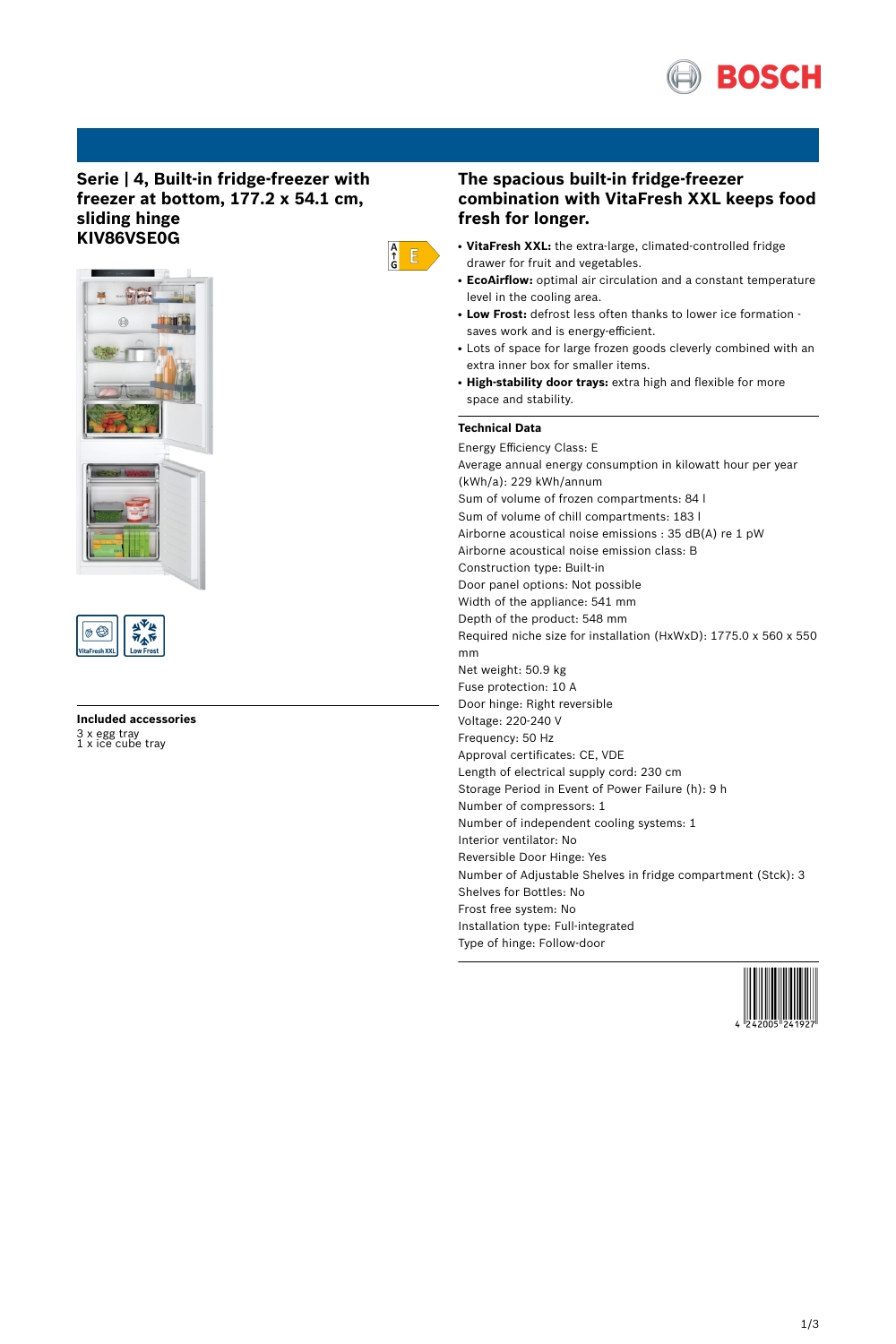

# **Serie | 4, Built-in fridge-freezer with freezer at bottom, 177.2 x 54.1 cm, sliding hinge KIV86VSE0G**

# **The spacious built-in fridge-freezer combination with VitaFresh XXL keeps food fresh for longer.**

- KIV86VSE0G
- easy Installation

### **Functions**

- Bright interior LED fridge light
- Super Cooling: No
- SuperFreezing function with automatic deactivation
- Acoustic alarm

#### **Design features**

- LED electronic control

#### **Design features**

- <sup>4</sup> safety glass shelves in fridge compartment of which <sup>3</sup> are height adjustable
- <sup>3</sup> door trays, including 1x dairy compartment
- <sup>1</sup> removable door storage compartments.
- 3 door bins

### **Freshness System**

- <sup>1</sup> VitaFresh drawer with humidity control - Fruits and vegetables retain vitamins and stay fresh for longer

#### **Food freshness system**

- LowFrost less ice creation and therefore quicker defrosting
- <sup>3</sup> transparent freezer drawers, including <sup>1</sup> BigBox

### **Dimension and installation**

- Dimensions: 177.2 cm H x 54.1 cm W x 54.8 cm D
- Niche Dimensions: 177.5 cm <sup>H</sup> <sup>x</sup> <sup>56</sup> cm <sup>W</sup> <sup>x</sup> <sup>55</sup> cm <sup>D</sup>

### **Key features - Fridge section**

- Right hinged door, door reversible
- 220 240 V

### **Key features - Freezer section**

- <sup>3</sup> <sup>x</sup> egg tray, <sup>1</sup> <sup>x</sup> ice cube tray

#### **Country Specific Options**

- Based on the results of the standard 24-hour test. Actual consumption depends on usage/position of the appliance.

#### **Design features**

### **Dimension and installation**

## **Additional features**

## **Performance and Consumption**

- EU19\_EEK\_D: E
- Total Volume : <sup>267</sup> <sup>l</sup>
- Net Fridge Volume : <sup>183</sup> <sup>l</sup>
- Net Freezer Volume : <sup>84</sup> <sup>l</sup>
- Net 4\* compartment volume : <sup>84</sup> <sup>l</sup>
- Freezing capacity 24h : 4.2 kg
- Annual Energy Consumption: <sup>229</sup> kWh/a
- Climate Class: SN-ST
- Noise Level : <sup>35</sup> dB , EU19\_Noise emission class\_D: <sup>B</sup>
- Temperature rise time : EU19\_Temperature rise time\_D: <sup>9</sup> <sup>H</sup>